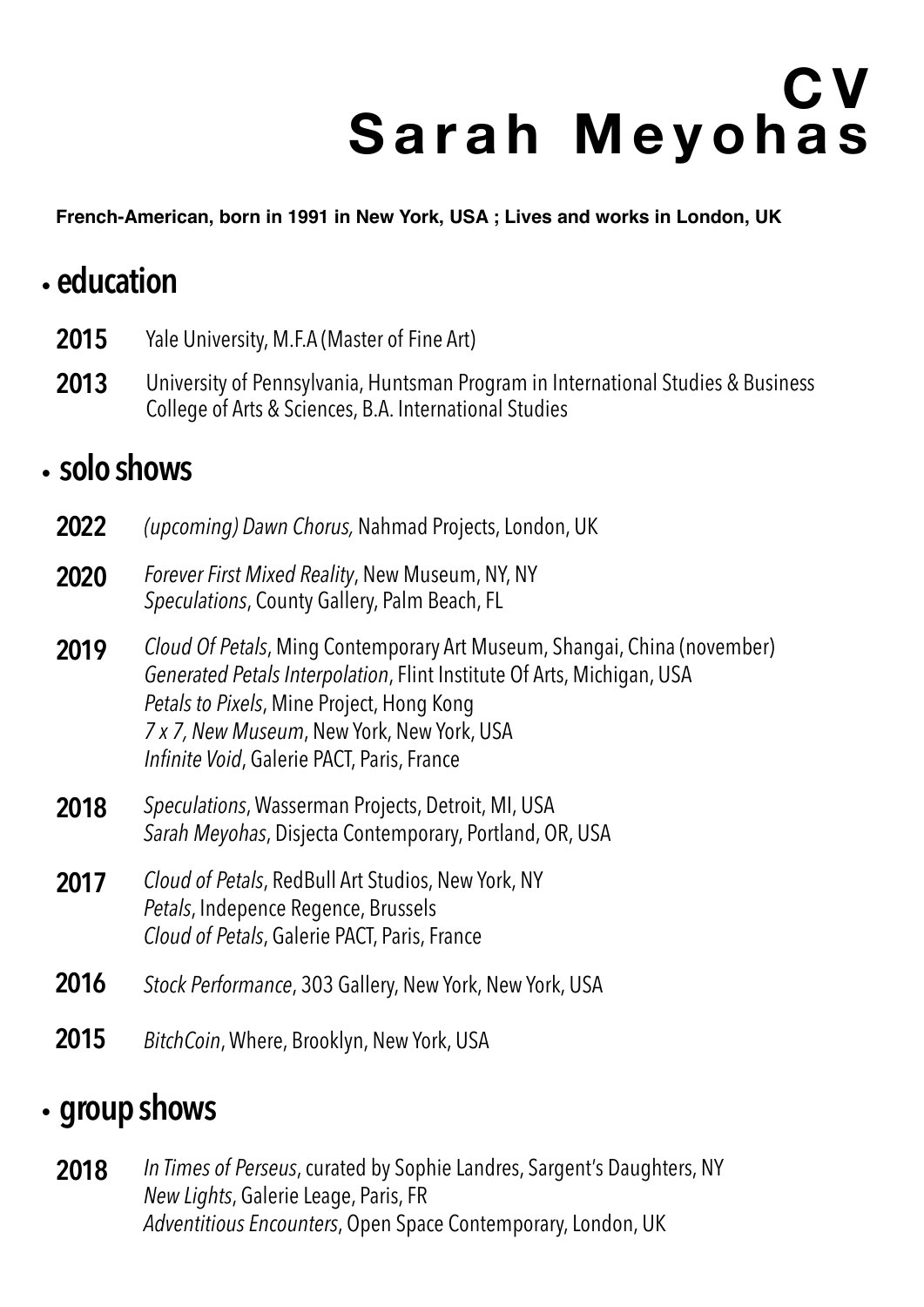**2012** *Moby-Dick*, Addams Gallery, Philadelphia, PA, USA *Corpus Corporum*, Philomathean Art Gallery, Philadelphia, PA, USA **2011** *SVA Summer Residency Exhibition*, Westside Gallery, New York, NY, USA **2013** *For Ed: Splendor in the Grass with Olympic Lad & Lass*, Curated by Samuel Messer, Yale *School of Art Green Hall Gallery*, New Haven, CT, USA *I like it when the girls*, Hundred Forsyth, New York, NY, USA Curated by Margaret Kross & Suzie Oppenheimer *Photo Istanbul Exhibition*, Meyerson Gallery, Philadelphia, PA, USA *Troupe*, Addams Gallery, Philadelphia, PA, USA **2014** *Yale MFA 2015*, Yale School of Art Green Hall Gallery, New Haven, CT, USA **2017** *Tu es Métamorphose*, Galerie PACT, Paris, France *From DADA to TA-DA*, Curated by Max Wolf, Fisher Parrish, New York, NY *99 Cents or Less*, Curated by Jens Hoffman, Museum of Contemporary Art Detroit, MI *Escape Attempts*: Curated by Kathy Battista, Shulamit Nazarian, Los Angeles, CA, USA **2016** *Legal Tender*, The Alice Gallery, Seattle, WA, USA **2015** *Black Mirror*, Aperture Foundation, New York, NY, USA *Lovely Dark*, Regen Projects, Los Angeles, CA, USA *Lovely Dar*k, Danziger Gallery, New York, NY, USA *viewer DISCRETION..the Children of BATAILLE*, Stux Gallery, New York, NY, USA *NEWD Art Fair*, Brooklyn, NY, USA *LUX: Ideas through Light*, Beinecke Plaza, Yale University, New Haven, CT, USA *Business As Usual*, Set The Controls For The Heart Of The Sun, Leeds, UK

- Artiste en résidence à the School of Visual Arts, New York, NY, USA **2011**
- Institute of Contemporary Art (Philadelphia, PA) Advisory Board Member (2010-2013) Juror's Award, University of Pennsylvania, USA **2010**

[Tower Overnight + Other Stories, artnet news, May 21](https://news.artnet.com/art-world/art-industry-news-may-21-2021-1971609) [Matt Levine, Merrill Lynch Puts Down the Phone, Bloomberg, May 24](https://www.bloomberg.com/opinion/articles/2021-05-24/merrill-lynch-puts-down-the-phone) **2021**

## . **residencies & awards**

[Molly Simon, Sarah Meyohas, Flaunt Magazine, 20th Anniversary Issue Volume Two,](https://flaunt.com/content/sarah-meyohas)  [August 2018](https://flaunt.com/content/sarah-meyohas)  [Eliza Jordan, Sarah Meyohas Fuses Nature, Technology, and Love in her «Cloud of Petals»,](https://whitewall.art/art/sarah-meyohas-amalgamates-nature-technology-cloud-petals)  [Whitewall, May 2018](https://whitewall.art/art/sarah-meyohas-amalgamates-nature-technology-cloud-petals) [Benjamin Walker, Benjamin Walker's Theory of Everything: S Coin \(False Alarm! part iii\),](https://www.wbez.org/stories/s-coin-false-alarm-part-iii/8d15ed56-3d70-446b-822d-2ee0b4f9da45)  [WBEZ Chicago, podcast, May 2018](https://www.wbez.org/stories/s-coin-false-alarm-part-iii/8d15ed56-3d70-446b-822d-2ee0b4f9da45) [Kathryn O'Regan, The Mirror Images So Meta They'll Make You Question Reality, Sleek,](https://www.sleek-mag.com/article/sarah-meyohas/)  [April 2018](https://www.sleek-mag.com/article/sarah-meyohas/) [Tim Schneider, Cryptocurrencies, Explained: Why Artists Are Already Leaving Bitcoin](https://news.artnet.com/art-world/cryptocurrencies-artwork-explainer-part-two-1215707)  [Behind for Something Bigger, Artnet, February 2018](https://news.artnet.com/art-world/cryptocurrencies-artwork-explainer-part-two-1215707) [Kelsey Gray, Sarah Meyohas at Disjecta, The Rib, January 2018](http://the-rib.net/project/sarah-meyohas-at-disjecta) **2018**

## . **publications / press**

[Art Industry News: World's Busiest Artist JR Just Created a Vast Canyon Beneath the Eiffel](https://news.artnet.com/art-world/art-industry-news-may-21-2021-1971609) 

[Bourree Lam, Meet Wall Street's Crypto Artist, Sarah Meyohas's work places her at the](https://www.wsj.com/articles/meet-wall-streets-crypto-artist-11621675805)  [vanguard of an art-world revolution, The Wall Street Journal, May 22](https://www.wsj.com/articles/meet-wall-streets-crypto-artist-11621675805) [Helen Holmes, Phillips is Offering 'Bitchcoin' by Cryptocurrency Pioneer Sarah Meyohas](https://observer.com/2021/05/phillips-cryptocurrency-bitchcoin-sarah-meyohas/)  [Next Week, Observer, May 21](https://observer.com/2021/05/phillips-cryptocurrency-bitchcoin-sarah-meyohas/) [Phillips to Offer Bitchcoin by Groundbreaking Artist Sarah Meyohas, ARTFIX daily, May 20](https://www.artfixdaily.com/artwire/release/4913-phillips-to-offer-bitchcoin-by-groundbreaking-artist-sarah-meyoha)  **2021**

[Matt Levine, This Artist Is Giving the Stock Market the Finger, Bloomberg View, November](https://www.wallpaper.com/art/shulamit-nazarian-gallery-opens-in-hollywood-escape-attempts) 

[Shannon Gormley, Art Exhibit «Cloud of Petals» Was Built With 10,000 Roses and Artificial](https://www.wallpaper.com/art/shulamit-nazarian-gallery-opens-in-hollywood-escape-attempts)  [Intelligence, Willamette Week, December 2017](https://www.wallpaper.com/art/shulamit-nazarian-gallery-opens-in-hollywood-escape-attempts) [Paul Maziar, 10,000 Roses Later: Sarah Meyohas's 'Cloud of Petals', Oregon ArtsWatch,](https://www.wallpaper.com/art/shulamit-nazarian-gallery-opens-in-hollywood-escape-attempts)  [December 2017](https://www.wallpaper.com/art/shulamit-nazarian-gallery-opens-in-hollywood-escape-attempts)

[Artforum, Deep Dive, Art and Virtual Reality, November 2017](https://www.wallpaper.com/art/shulamit-nazarian-gallery-opens-in-hollywood-escape-attempts) [Sarah Cascone, How Artist Sarah Meyohas Transformed 100,000 Rose Petals Into a Steely](https://www.wallpaper.com/art/shulamit-nazarian-gallery-opens-in-hollywood-escape-attempts)  [Critique of Big Data, Artnet News, October 2017](https://www.wallpaper.com/art/shulamit-nazarian-gallery-opens-in-hollywood-escape-attempts) [David Graver, Over 100,000 Rose Petals Comprise Sarah Meyohas' «Cloud of Petals»](https://www.wallpaper.com/art/shulamit-nazarian-gallery-opens-in-hollywood-escape-attempts)  [Exhibition, Cool Hunting, Oct. 2017](https://www.wallpaper.com/art/shulamit-nazarian-gallery-opens-in-hollywood-escape-attempts) [Alice Newell-Hanson, This Artist Created an Infinite Cloud of Rose Petals, i-D Vice,](https://www.wallpaper.com/art/shulamit-nazarian-gallery-opens-in-hollywood-escape-attempts)  [October 2017](https://www.wallpaper.com/art/shulamit-nazarian-gallery-opens-in-hollywood-escape-attempts)

[2017](https://www.wallpaper.com/art/shulamit-nazarian-gallery-opens-in-hollywood-escape-attempts) **2017**

> [Video Art Visions: Cloud of Petals, Nowness, October 2017](https://www.wallpaper.com/art/shulamit-nazarian-gallery-opens-in-hollywood-escape-attempts) [Maise Skidmore, The Artist Using an Algorithm to Generate Rose Petals, AnOther](https://www.wallpaper.com/art/shulamit-nazarian-gallery-opens-in-hollywood-escape-attempts)  [Magazine, October 2017](https://www.wallpaper.com/art/shulamit-nazarian-gallery-opens-in-hollywood-escape-attempts)

[Rozanne Els, Sarah Meyohas Created Virtual Reality Art with 16 Men and 100,000 Rose](https://www.wallpaper.com/art/shulamit-nazarian-gallery-opens-in-hollywood-escape-attempts)  [Petals, The Cut, Oct. 2017](https://www.wallpaper.com/art/shulamit-nazarian-gallery-opens-in-hollywood-escape-attempts)

[Pimploy Phongsirivech, This Dreamy New Show Explores Nature and Technology Through](https://www.wallpaper.com/art/shulamit-nazarian-gallery-opens-in-hollywood-escape-attempts)  [10,000 Disassembled Roses, Interview Magazine, October 2017](https://www.wallpaper.com/art/shulamit-nazarian-gallery-opens-in-hollywood-escape-attempts) [Catherine Hong, Sarah Meyohas Creates Virtual Reality Art with 100,000 Petals, Galerie](https://www.wallpaper.com/art/shulamit-nazarian-gallery-opens-in-hollywood-escape-attempts)  [Magazine](https://www.wallpaper.com/art/shulamit-nazarian-gallery-opens-in-hollywood-escape-attempts)

[Harper's Bazaar, Bazaar Gardens, May 2017](https://www.wallpaper.com/art/shulamit-nazarian-gallery-opens-in-hollywood-escape-attempts) [Forbes 30 Under 30 - Art & Style, Forbes](https://www.wallpaper.com/art/shulamit-nazarian-gallery-opens-in-hollywood-escape-attempts) [Michael Slenske, Female artists turn minimalism on its head at Shulamit Nazarian's new](https://www.wallpaper.com/art/shulamit-nazarian-gallery-opens-in-hollywood-escape-attempts)  [Hollywood Gallery, Wallpaper Magazine](https://www.wallpaper.com/art/shulamit-nazarian-gallery-opens-in-hollywood-escape-attempts)